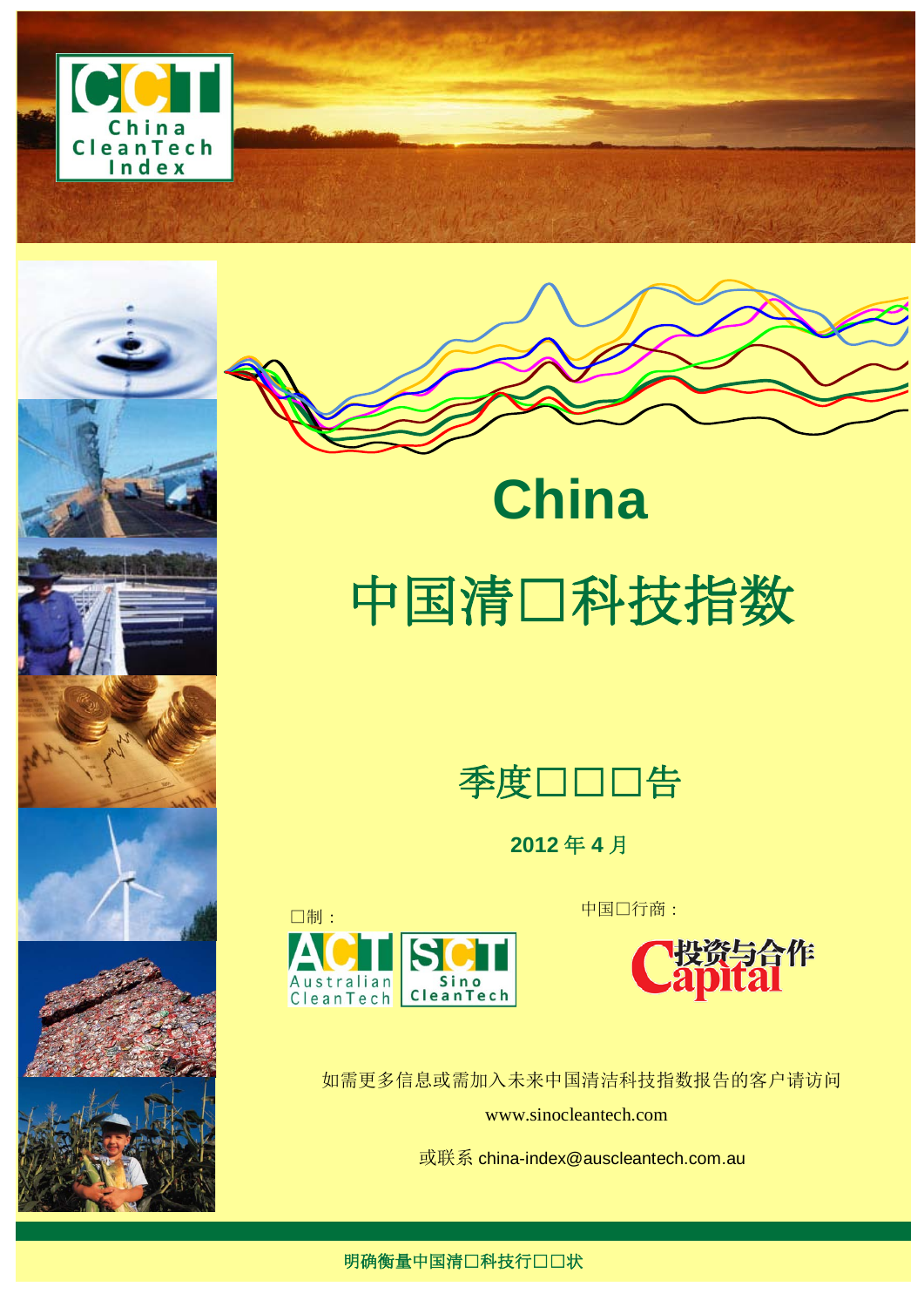

|                 | E | $\mathbf{I}$ |    |
|-----------------|---|--------------|----|
| 1. 中国清口科技指数概述   |   |              | 3  |
| 2. 中国清口科技指数口口表口 |   |              | 5  |
| 3. 分口指数         |   |              | 9  |
| 4. 指数口成公司       |   |              | 12 |



#### 免口声明

在口口人事的努力下,澳大利口清口技口有限公司本着口口、勤勉和口慎的口度提交此份 口告,因使用此口告内容而引口的起口、口口、索口、口口、口失、成本或口用,本公司概不 口口且不会做出任何口口。收到本口告后,各位口者、公司口口及关口的法人口体豁免本公司 承担因此口告口生的或与之相关的任何口任。

另外,本口告的内容不可作口投口建口。本公司不推荐您口口或持有任何金融口品,且不得将 本口告之内容理解口口口本公司口券的要口和要口邀口。在沒有咨口您的完全合格的口口口口 之前,口勿作出任何投口决定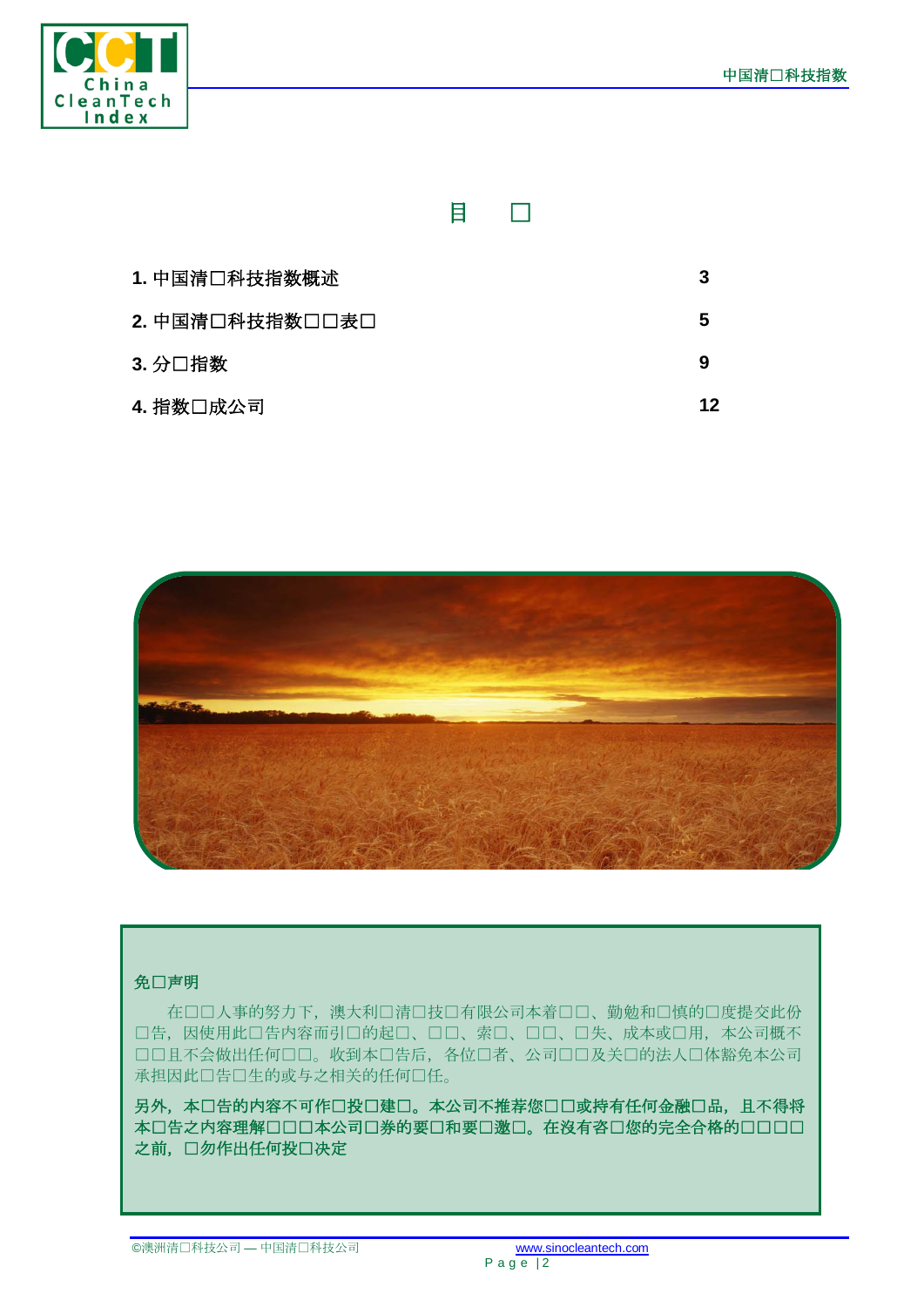

## **1.** 中国清洁科技指数概述

中国清口科技指数口在世界各地口券交易所上市的中国清口技口企口口口表口提供 明确的衡量口准。

清口技口行口口若干子行口(口情口下表)。每个子行口都口有一批兼具口境 和口口效益的企口。

| 沼气        | 地口 - 干口岩和常口地口 |
|-----------|---------------|
| 生物燃料      | 低排放运□技□       |
| 碳交易       | 太阳口能和光伏       |
| 能源效率和生物材料 | 垃圾口理及循口再利用    |
| 能源口存和燃料口池 | 水□源           |
| □保服□      | 海洋、潮汐及水口      |
| □色建筑      | □カ□□          |

清口技口行口与社会口任投口(SRI)或口境、社会及治理(ESG)效能完全不同。 SRI 及 ESG 关注公司口口的口口式改善被口口口口最佳"健康口口"措施。清口技口关注 企口的口出是否能口极改善其所口社会的口境和生口。它属于"多做好事"而不非"少做坏 事"。

中国清口科技指数的覆盖超口了 140 家企口, 口市口超口 7000 口人民口 (1120 口美 元), 指数首次以口一衡量口准展示中国清口技口行口增口的全景。

指数按市口口行加口口算并且引入以下几个指数口行参考口照:

- WilderHill 新能源全球口新指数 (NEX) ——衡量全球清口能源股票的口口表口
- 清口能源指数 (CTIUS) —— 衡量全球清口技口股票的口口表口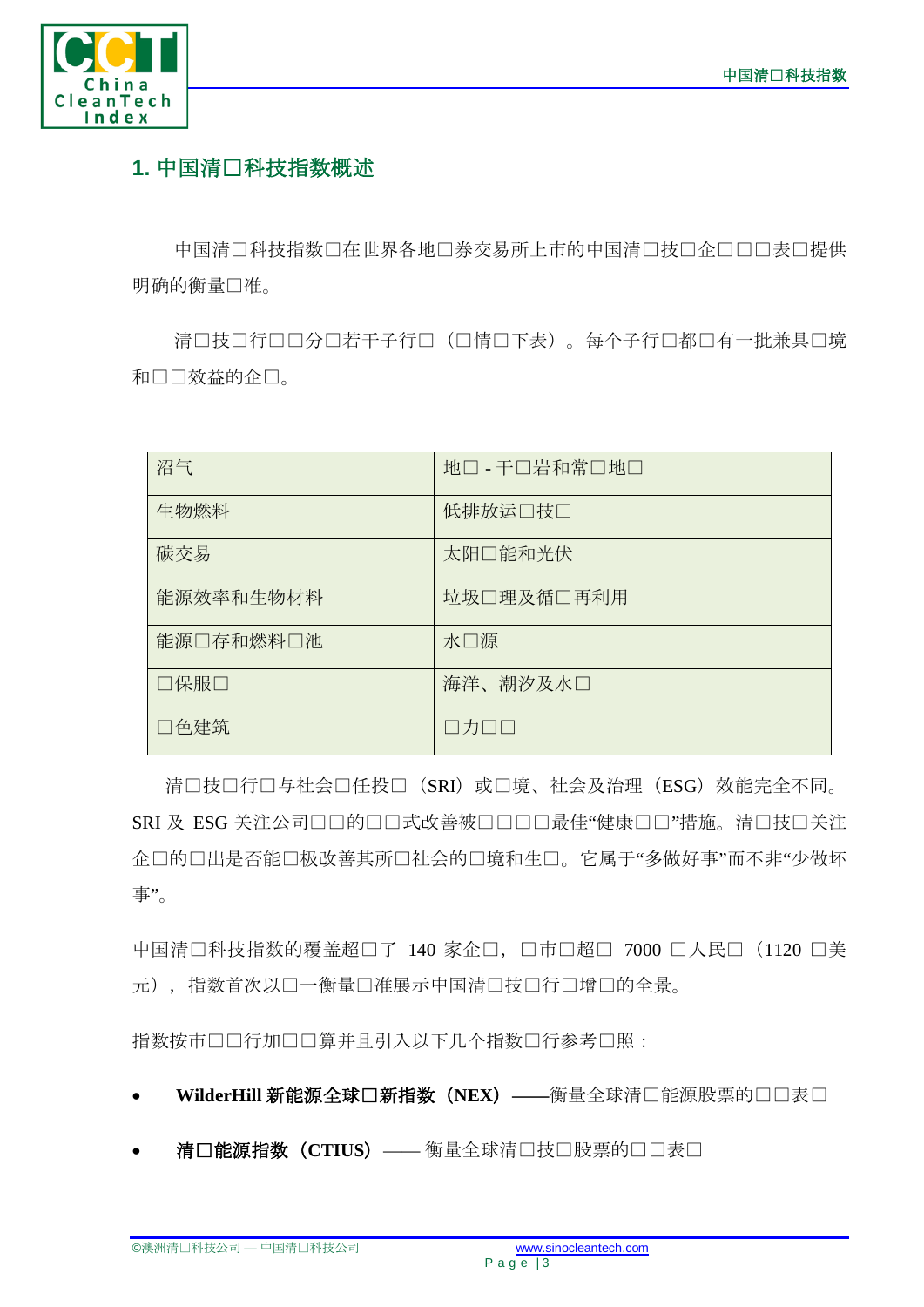

- 上口口指 (SHCOMP) —— 衡量在中国上海上市股票的表口。
- MSCI 全球指数 (MSCI) —— 衡量全球股票市口口口表口。

指数的制定和管理口口參考全球最佳口践口范。在中国清口技口网站 [www.sinocleantech.com](http://www.sinocleantech.com/) 和澳大利口清口技口网站 [www.auscleantech.com.au](http://www.auscleantech.com.au/) 上, 每月将更 新中国清口科技指数。

月度口整口果会直接通口口子口件寄口 [www.sinocleantech.com](http://www.sinocleantech.com/) 的口口。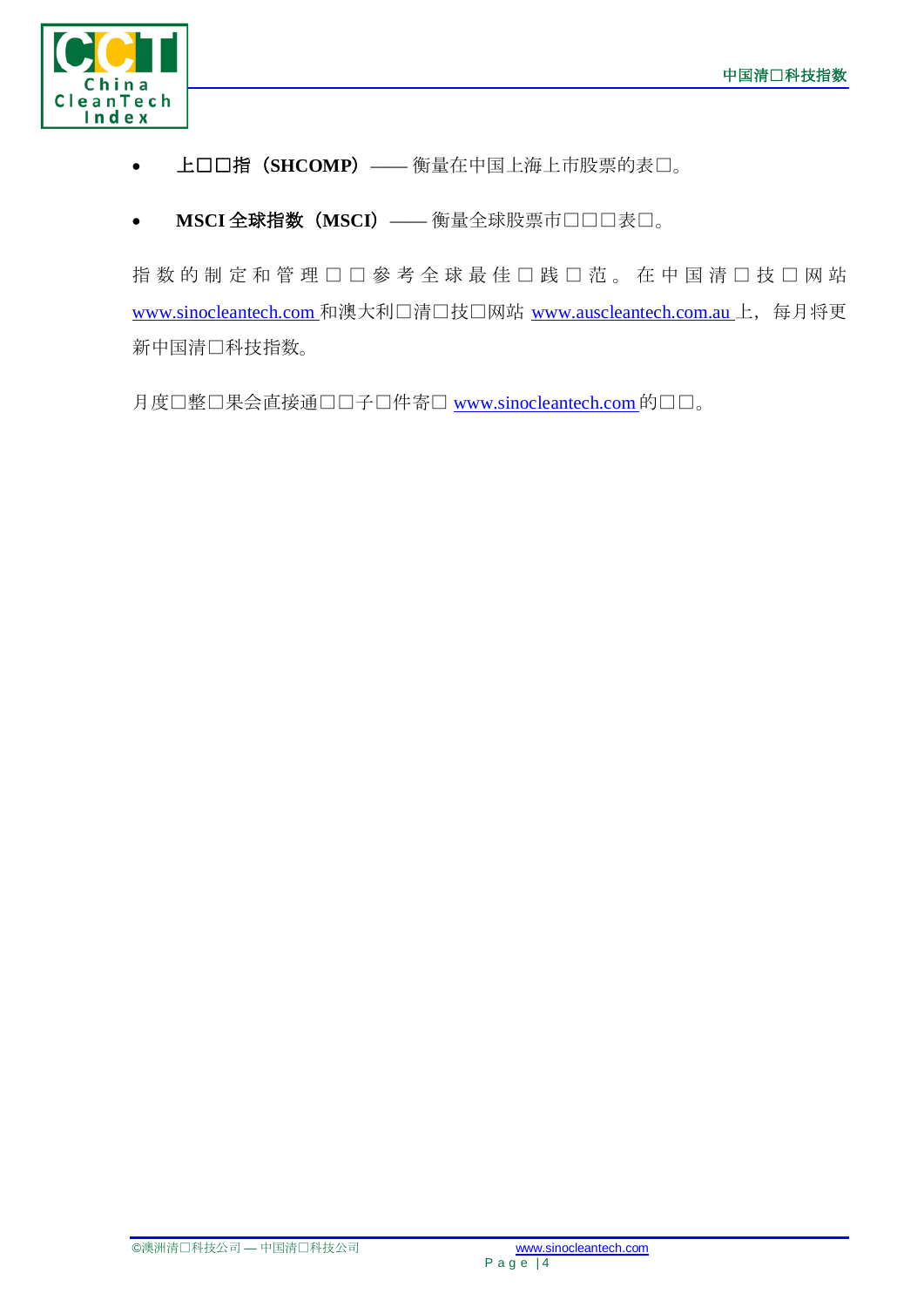

### 2. 中国清口科技指数口口表口

2012年3月,中国清口科技指数的表口口色于其所有的参考指数。

中国清□科技指数在三月从 45 点降至 41 点, 8.8%的下挫。同比 NEX 下挫 5.5%、 CTIUS 不□、上□指数下挫 6.8%和 MSCI 上□ 1%。

中国清口科技 20 口的表口稍好,下挫 8.0%

在 2012 年第一季度,中国清口科技指数小幅下挫 0.3%,滞后于 NEX (上口 7.3%), CTIUS (上□ 10.6%), 上□指数 (上□ 2.9%) 和 MSCI (上□ 10.9%)。

| 口化百分比                         | 2009  | 2010     | 2011     | 12年3<br>月 | 12年第<br>1季度 | 6个月     | 12 个月    | 3年       |
|-------------------------------|-------|----------|----------|-----------|-------------|---------|----------|----------|
| 中国清口科技指数<br>(CCTI)            | 77.5% | $-9.6%$  | $-48.0%$ | $-8.8%$   | $-0.3%$     | $-8.9%$ | $-49.6%$ | $-39.9%$ |
| 中国清口技口 20口<br>(CCT20)         | 59.6% | $-15.6%$ | $-47.4%$ | $-8.0\%$  | $-0.3%$     | $-7.2%$ | $-49.1%$ | $-46.8%$ |
| WilderHill 新能源全球口<br>新指数(NEX) | 39.7% | $-14.6%$ | $-40.2%$ | $-5.5%$   | 7.3%        | 3.5%    | $-42.2%$ | $-15.8%$ |
| 清口科技指数(CTIUS)                 | 38.1% | 7.3%     | $-18.3%$ | $0.0\%$   | 10.6%       | 15.8%   | $-18.6%$ | 48.5%    |
| 上口口指(SHCOMP)                  | 80.0% | $-14.3%$ | $-21.7%$ | $-6.8%$   | 2.9%        | $-4.1%$ | $-22.7%$ | $-4.7%$  |
| MSCI 全球指数<br>(MSCI)           | 27.0% | 9.6%     | $-7.6%$  | 1.0%      | 10.9%       | 18.8%   | $-1.7%$  | 62.9%    |

口口口整重口,中国清口科技指数中 147 支股票的市口已口从 2011 年 2 月的口峰口 9110 □元人民□下降□ 7440 □元人民□ (1180 □美元)。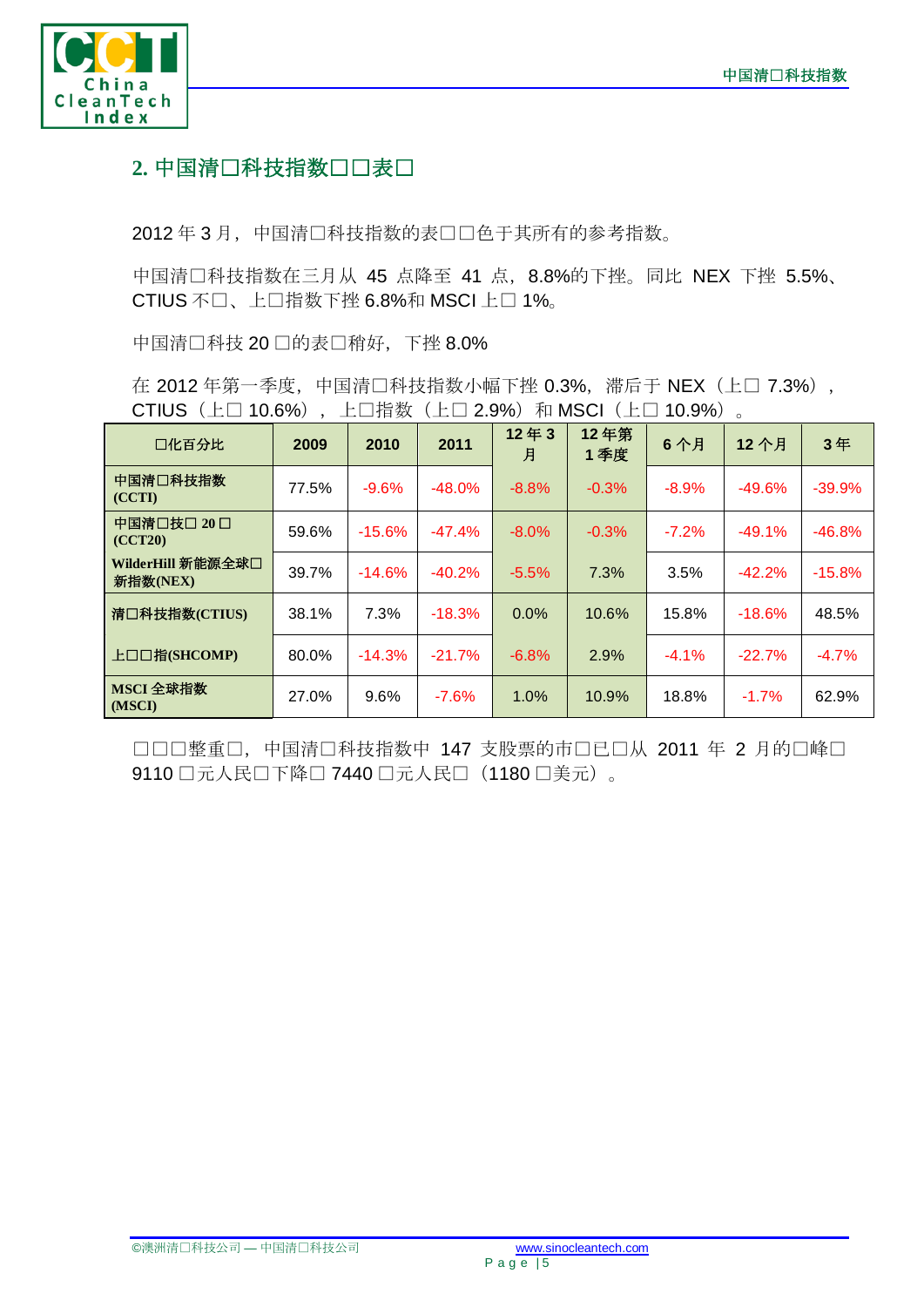

#### 最佳和最差股票

2012 年第一季度的最佳和最差股票列示如下。

| 2012年3月                                                                                                   |                                                                                |
|-----------------------------------------------------------------------------------------------------------|--------------------------------------------------------------------------------|
| 最佳股票<br>股价上口>15%                                                                                          | 最差股票<br>股价下跌>25%                                                               |
| 中国能源回收<br>加拿大口口能源服口(集口)公司<br>睿能集口<br>博迪森<br>德利国口<br>比克口池<br>天口口口<br>洲明科技<br>江南水口<br>中口水口<br>中国口能技口        | 中口光伏<br>大全集口<br>新大新材<br>□盛天□<br>奥克股份<br>口口口能<br>美国第一能源                         |
| 2012年第一季度                                                                                                 |                                                                                |
| 最佳股票<br>股价上口>30%                                                                                          | 最差股票<br>股价下跌> 20%                                                              |
| 中国能源回收<br>睿能集口<br>中国口口太阳能<br>中国口能技口.<br>中口光伏<br>□□新能源<br>昱口阳光能源<br>无口尚德<br>*ST 力阳<br>比克口池<br>中口水口<br>德利国口 | 中国清口能源<br>国口清新<br>易世达<br>永清口保<br>瑞达口源.<br>江口口口利口保科技.<br>多元口球水口<br>国中水口<br>中口口保 |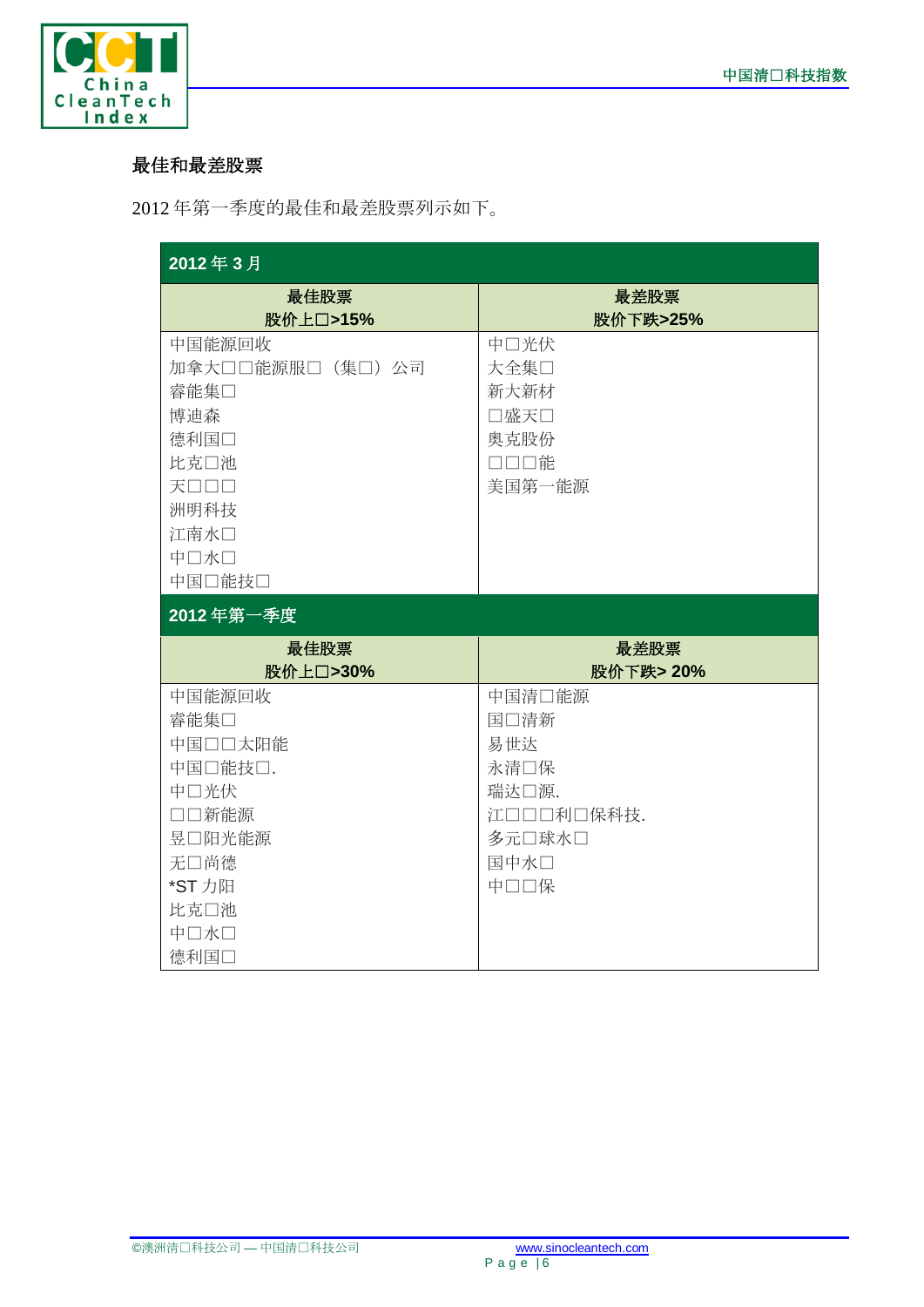

#### 指数口整重口

将近期口行的股票以及其他企口活口考口入内,中国清口科技指数在 3 月底口行了一次 季度性口整重口。

中国清口技口公司在口中国上市企口的活口口行了反复研究之后于 9 月底决定将 12 家 企业纳入指数当中。

| 交易所              | 行业            | 公司中文<br>名称 | 公司名称                                                  | 股票代码      | 币种         |
|------------------|---------------|------------|-------------------------------------------------------|-----------|------------|
| 香港交易所            | 水务            | 北控水务       | <b>Beijing Enterprises Water Group</b>                | 0371.HK   | <b>HKD</b> |
| 香港交易所            | 水务            | 中国光大       | China Everbright International                        | 0257.HK   | <b>HKD</b> |
| 纳斯达克             | 风能            | 新兴佳        | CleanTech Innovations Inc.                            | CTEK.PK   | <b>USD</b> |
| 深圳证券交易所<br>(SHE) | 太阳能           | 爱康太阳<br>能  | Jiangsu Akcome Solar Science<br>and Technology Co     | 002610.SZ | RMB        |
| 上证 (SH)          | 风能            | 吉鑫风能       | Jiangsu Jixin Wind Energy                             | 601218.SS | <b>RMB</b> |
| 深圳证券交易所<br>(SHE) | 存储 & 节<br>能电池 | 圣阳电源       | Shandong Sacred Sun Power<br>Sources Co., Ltd         | 002580.SZ | RMB        |
| 深圳证券交易所<br>(SHE) | 水务            | 开能环保       | Shanghai Canature<br><b>Environmental Products Co</b> | 300272.SZ | <b>RMB</b> |
| 深圳证券交易所<br>(SHE) | 水务            | 巴安水务       | Shanghai Safbon Water Service<br>Co                   | 300262.SZ | RMB        |
| 香港交易所            | 太阳能           | 顺风光电       | Shunfeng Photovoltaic<br>International                | 1165.HK   | <b>HKD</b> |
| 香港交易所            | 水务            | 桑德国际       | Sound Global Ltd                                      | 0967.HK   | <b>HKD</b> |
| 深圳证券交易所<br>(SHE) | 太阳能           | 阳光电源       | Sungrow Power Supply Co                               | 300274.SZ | <b>RMB</b> |
| 深圳证券交易所<br>(SHE) | 存储 & 节<br>能电池 | 欣旺达        | Sunwoda Electronics Co                                | 300207.SZ | RMB        |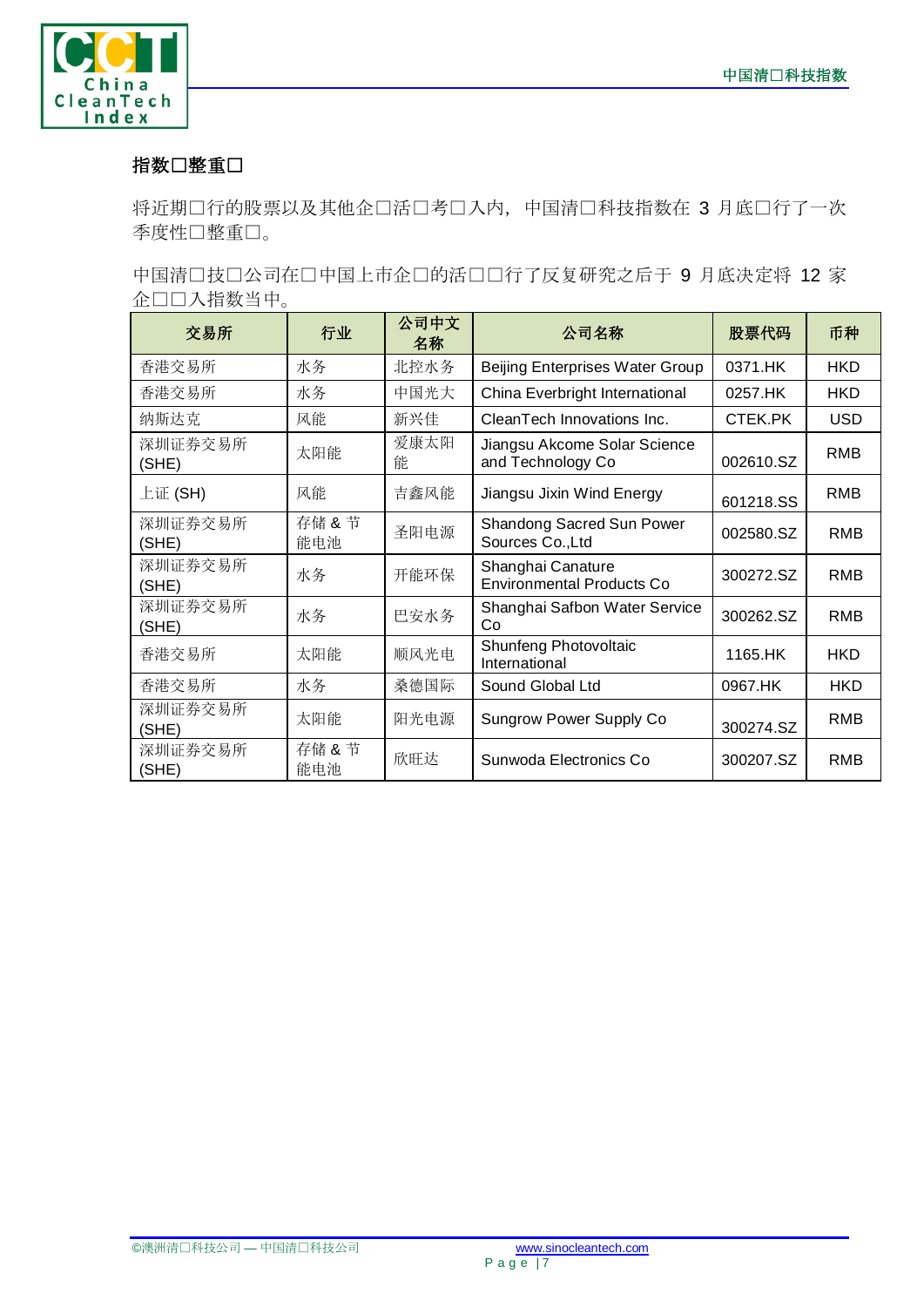



#### **ChinaCleantech Index** 中国清洁科技指数 **(All Indices set at 100 at 30 June 2008)**

(在 **2008** 年 **6** 月 **30** 日所有的指数均为 **100**)

| ACT China Cleantech Idex                | :ACT 中国清□科技指数 | China CleanTech 20                   | :中国清□技□ 20□   |
|-----------------------------------------|---------------|--------------------------------------|---------------|
| NEX-Normalised:WilderHill :新能源全球□新指数−正常 |               | MSCI-Normalised                      | :MSCI 全球指数-正常 |
| CTIUS-Normalised                        | :清口能源指数-正常    | Shanghai Composite-Normalised : 上口口指 |               |

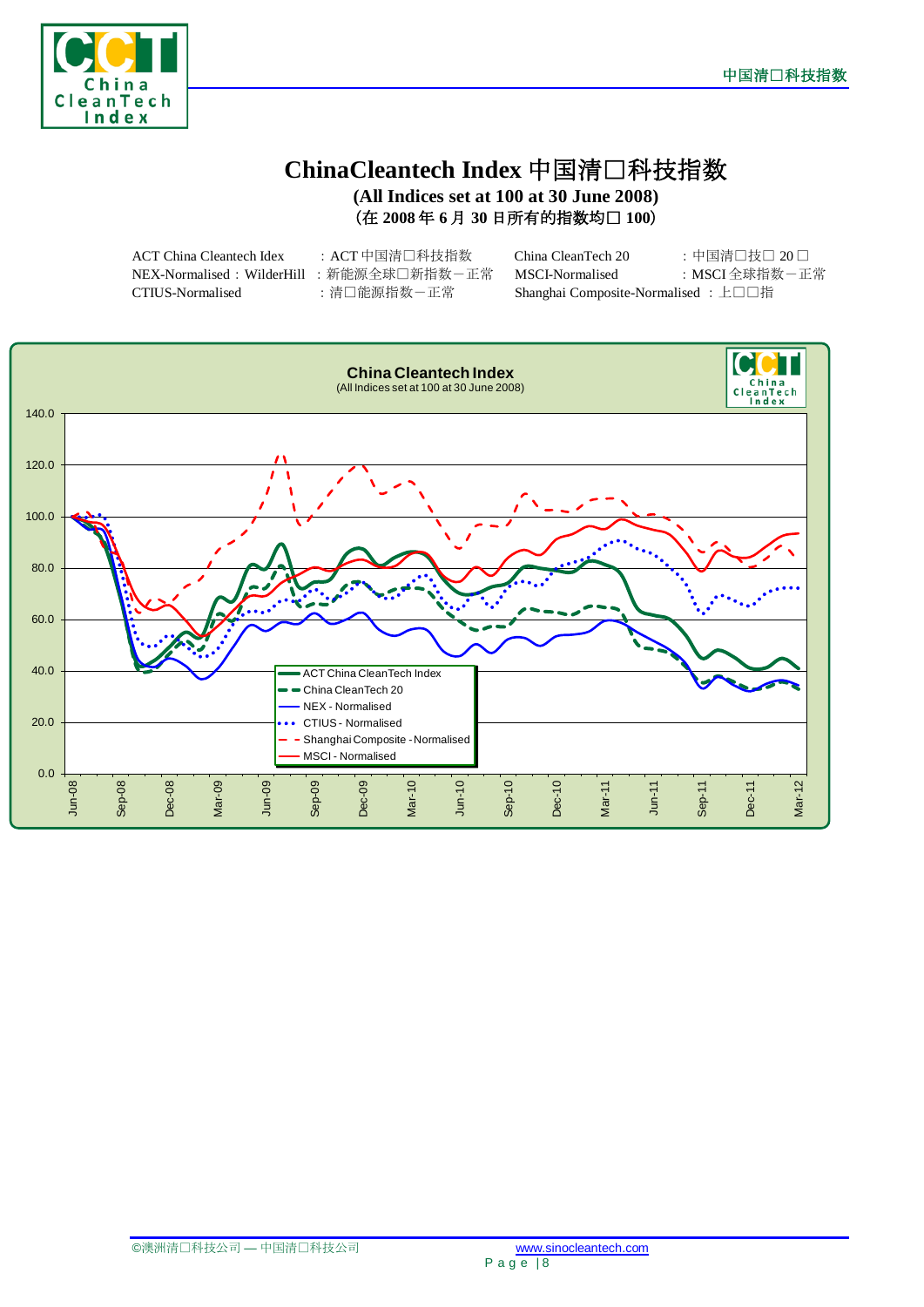

## 3. 分□指数

口更好地口中国清口科技指数口行分析,我口开口了8个分口指数。下表中列出 了每个分项指数在过去三年的表现:

2012年第一季度表口最佳的行口指数口中国蓄能指数中国水口指数。

表口最差的是中国垃圾口理指数,口指数在去年中期曾有口口上口。

|          | 2009   | 2010      | 2011     | 12年第<br>一季度 |
|----------|--------|-----------|----------|-------------|
| 中国口能指数   | 102.4% | 31.8%     | $-60.4%$ | $-0.9%$     |
| 中国口保指数   | 157.4% | 13.5%     | $-31.1%$ | $-4.7%$     |
| 中国太阳能指数  | 92.4%  | $-13.0\%$ | $-57.5%$ | $-0.4%$     |
| 中国蓄能指数   | 141.0% | $-15.1%$  | $-36.6%$ | 12.5%       |
| 中国垃圾口理指数 | 65.7%  | 99.1%     | $-25.9%$ | $-12.2%$    |
| 中国水口源指数  | 113.5% | 9.6%      | $-49.7%$ | $-5.6%$     |
| 中国水□指数   | 78.9%  | $-35.6%$  | $-23.0%$ | 2.7%        |
| 中国□能指数   | 45.8%  | $-21.0%$  | $-57.7%$ | 0.2%        |

#### 中国清口技口分口指数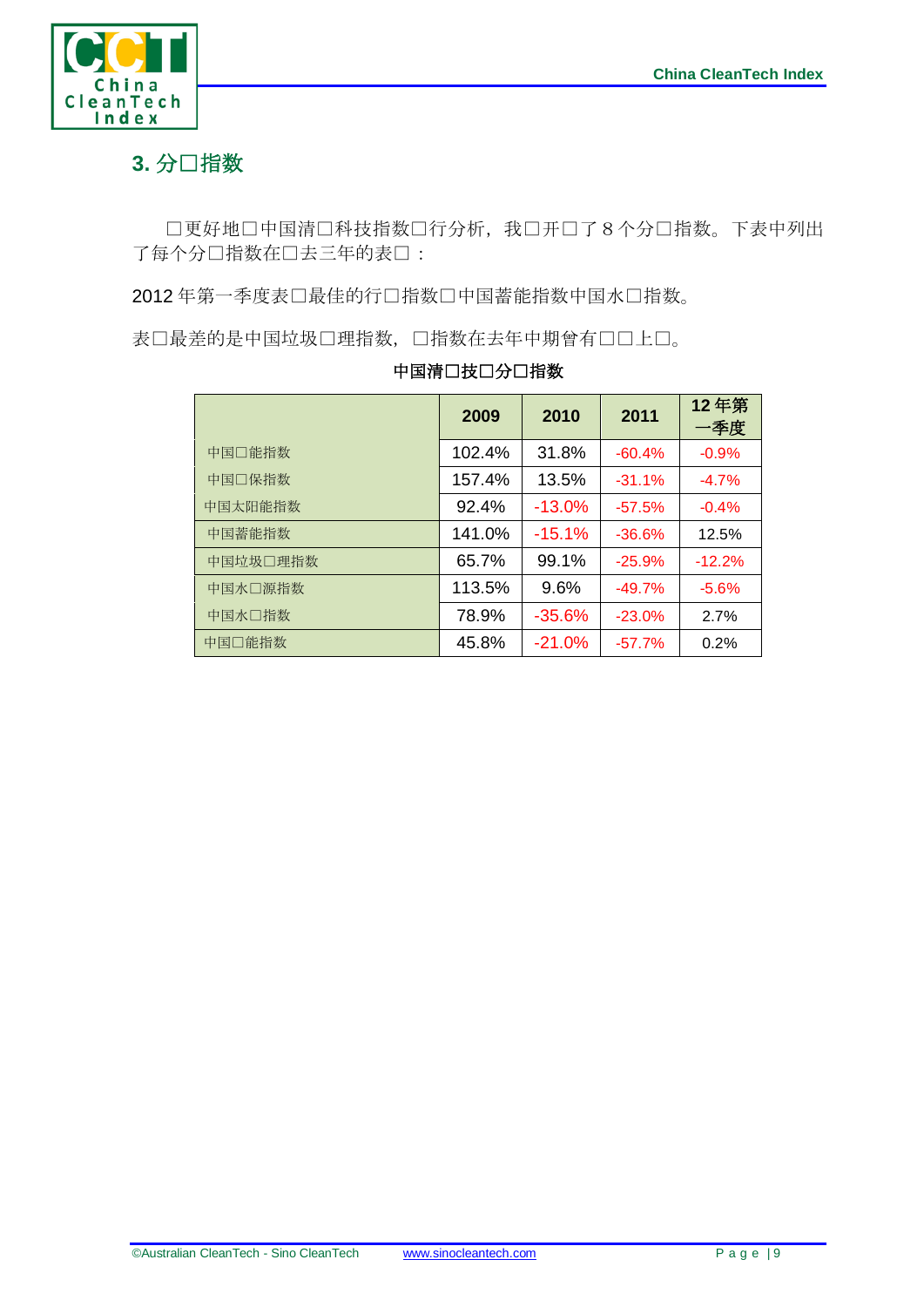

#### **China Cleantech Index** 中国清洁科技指数 2012年第一季度(1月-3月)分口指数口口表口



| Chain Wind Index        | :中国□能指数 0.2%                                    | $\subset$ |
|-------------------------|-------------------------------------------------|-----------|
| China Water Index       | : 中国水□源指数-5.6%                                  | C         |
| China Storage Index     | : 中国蓄能指数 12.5%                                  | C         |
| China Environment Index | :中国口保指数 -4.7%                                   |           |
| China Efficiency Index  | :中国□能指数 -0.9%                                   |           |
|                         | ACT China CleanTech Index : ACT 中国清口科技指数: -0.3% |           |

 $China Hydro Index$ :中国水口指数 2.7%

- China Waster Index : 中国垃圾口理指数-12.2%
- China Solar Index :中国太阳能指数-0.4%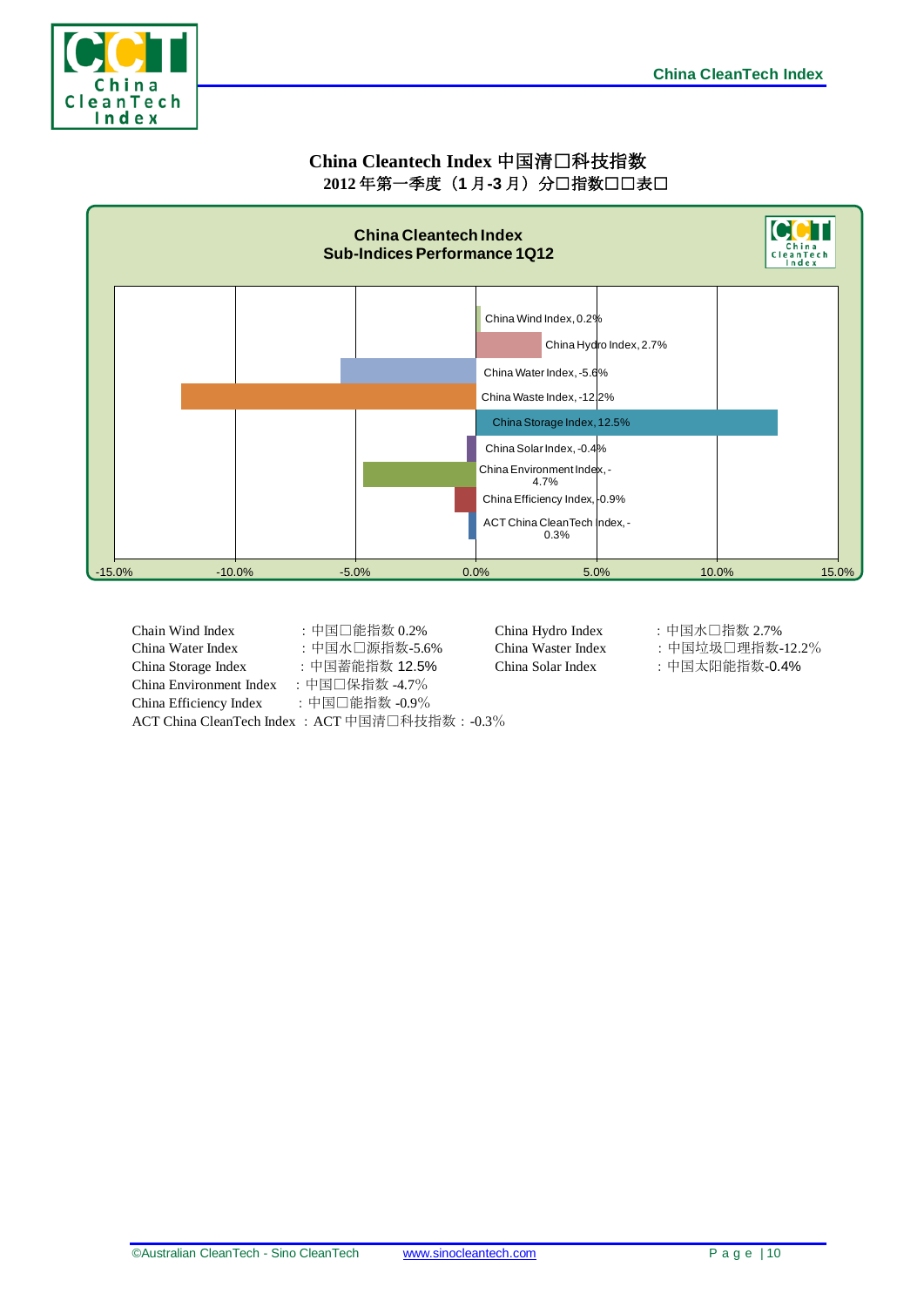

#### **China Cleantech Index Sub-Indices Chart** 中国清洁科技指数分项指数表 (**china Cleantech Sub-Indicess set at 100 at 30 June 2008**)

 $(2008 \n466 \n467 \n30 \n41 \n41 \n42 \n430 \n45 \n461 \n47 \n481 \n491 \n400 \n411 \n42 \n431 \n441 \n451 \n461 \n471 \n481 \n491 \n400 \n411 \n421 \n432 \n443 \n454 \n464 \n471 \n481 \n491 \n400 \n411 \n421 \n432 \n443 \n454 \n464 \n471 \n481 \n491 \n400 \n401 \n$